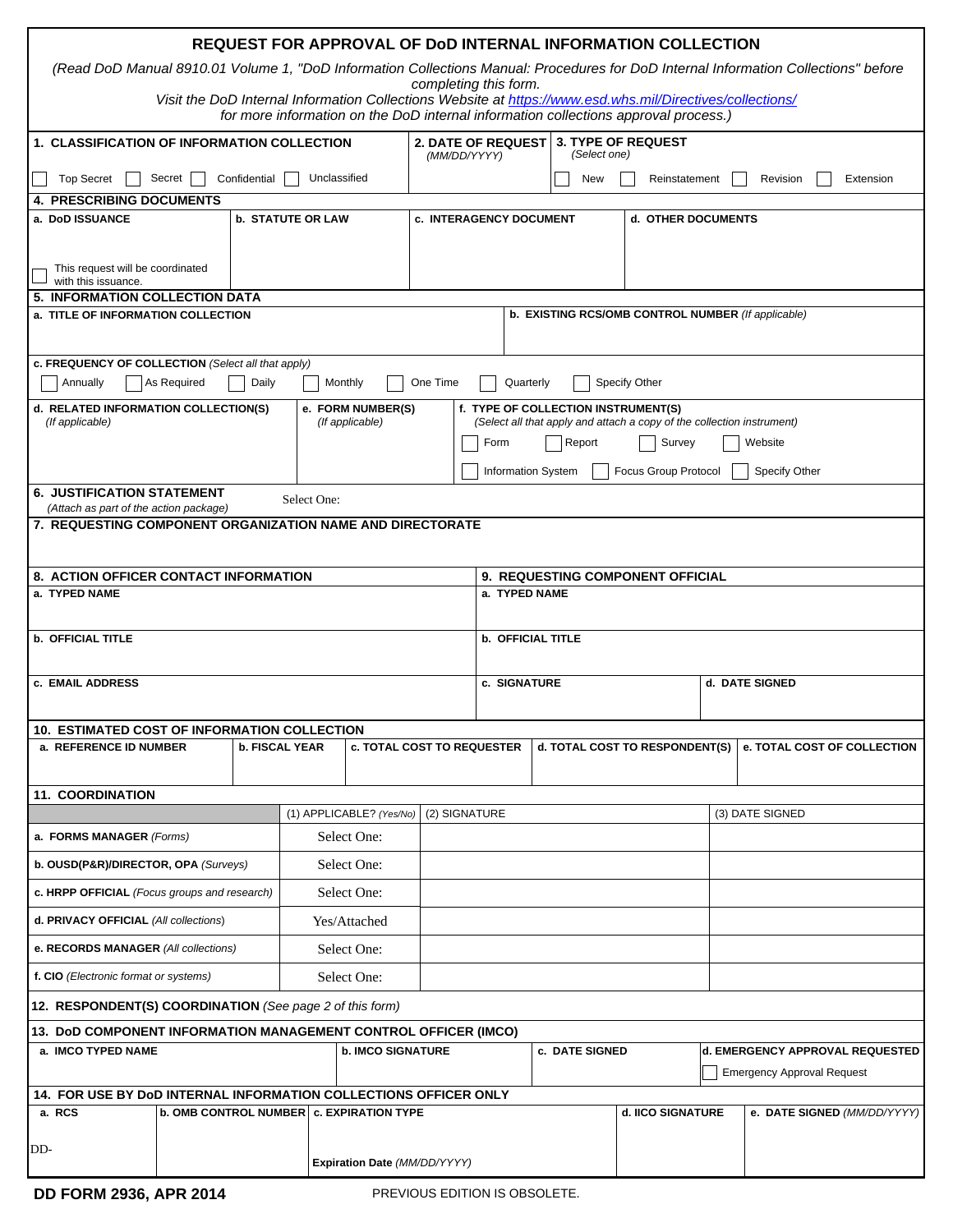| 12. RESPONDENT(S) COORDINATION (Select and enter amount for all that apply)                                                                                                                                          |                                                                                                                                                                                                                                                                                                                                                                                                     |  |  |  |  |  |  |  |  |
|----------------------------------------------------------------------------------------------------------------------------------------------------------------------------------------------------------------------|-----------------------------------------------------------------------------------------------------------------------------------------------------------------------------------------------------------------------------------------------------------------------------------------------------------------------------------------------------------------------------------------------------|--|--|--|--|--|--|--|--|
| Office of the Assistant Secretary of Defense for Legislative Affairs<br>(ASD(LA))                                                                                                                                    | Office of the Under Secretary of Defense (Comptroller)/Chief Financial<br>Officer, Department of Defense (USD(C)/DoD CFO)<br>(Includes the Director of the Defense Contract Audit Agency, and the<br>Director of the Defense Finance and Accounting Service)                                                                                                                                        |  |  |  |  |  |  |  |  |
| Cost to the ASD(LA) to respond to this collection                                                                                                                                                                    |                                                                                                                                                                                                                                                                                                                                                                                                     |  |  |  |  |  |  |  |  |
| Office of the Assistant to the Secretary of Defense for Intelligence Oversight<br>(ATSD(IO))                                                                                                                         |                                                                                                                                                                                                                                                                                                                                                                                                     |  |  |  |  |  |  |  |  |
| Cost to the ATSD(IO) to respond to this collection                                                                                                                                                                   | Cost to the USD(C) to respond to this collection                                                                                                                                                                                                                                                                                                                                                    |  |  |  |  |  |  |  |  |
| Office of the Assistant to the Secretary of Defense for Public Affairs<br>(ATSD(PA)) (Includes the the Defense Media Activity (DMA))                                                                                 | Office of the Under Secretary of Defense for Intelligence (USD(I))<br>(Includes the Director of the Defense Intelligence Agency, the Director of<br>the Defense Security Agency, the Director of the National Geospatial-<br>Intelligence Agency, the Director of the National Reconnaissance Office,<br>and the Director of the National Security Agency/Chief of the Central<br>Security Service) |  |  |  |  |  |  |  |  |
| Cost to the ATSD(PA) to respond to this collection                                                                                                                                                                   |                                                                                                                                                                                                                                                                                                                                                                                                     |  |  |  |  |  |  |  |  |
| Office of the Chairman of the Joint Chiefs of Staff (CJCS)<br>(Includes the Combatant Commands (CCMDs))                                                                                                              |                                                                                                                                                                                                                                                                                                                                                                                                     |  |  |  |  |  |  |  |  |
| Cost to the CJCS to respond to this collection                                                                                                                                                                       | Cost to the USD(I) to respond to this collection                                                                                                                                                                                                                                                                                                                                                    |  |  |  |  |  |  |  |  |
| Office of the Department of Defense Chief Information Officer (DoD CIO)<br>(Includes the Defense Information Systems Agency (DISA))                                                                                  | Office of the Under Secretary of Defense for Personnel and Readiness<br>$(USD(P\&R))$                                                                                                                                                                                                                                                                                                               |  |  |  |  |  |  |  |  |
| Cost to the DoD CIO to respond to this collection                                                                                                                                                                    | (Includes the Assistant Secretary of Defense (ASD) for Health Affairs, the<br>ASD for Readiness and Force Management, the ASD for Reserve Affairs,                                                                                                                                                                                                                                                  |  |  |  |  |  |  |  |  |
| Office of the General Counsel of the Department of Defense (GC, DoD)                                                                                                                                                 | the Defense Commissary Agency, the DoD Education Activity, the DoD<br>Human Resources Activity, and the TRICARE Management Activity)                                                                                                                                                                                                                                                                |  |  |  |  |  |  |  |  |
| Cost to the DoD GC to respond to this collection                                                                                                                                                                     | Cost to the USD(P&R) to respond to this collection                                                                                                                                                                                                                                                                                                                                                  |  |  |  |  |  |  |  |  |
| Office of the Inspector General of the Department of Defense (IG, DoD)                                                                                                                                               | Office of the Under Secretary of Defense for Policy (USD(P))<br>(Includes the Assistant Secretary of Defense (ASD) for Asian and Pacific                                                                                                                                                                                                                                                            |  |  |  |  |  |  |  |  |
| Cost to the DoD IG to respond to this collection                                                                                                                                                                     | Security Affairs, the ASD for Global Strategic Affairs, the ASD for Homeland<br>Defense and America's Security Affairs, the ASD for International Security                                                                                                                                                                                                                                          |  |  |  |  |  |  |  |  |
| Office of the Director of Administration and Management (DA&M)<br>(Includes Washington Headquarters Services (WHS) and the Pentagon<br>Force Protection Agency (PFPA))                                               | Affairs, the ASD for Special Operations and Low Intensity Conflict, the<br>Defense Security Cooperation Agency, the Defense Prisoner of War/<br>Missing Personnel Office, the Defense Technology Security Administration)                                                                                                                                                                           |  |  |  |  |  |  |  |  |
| Cost to the DA&M to respond to this collection                                                                                                                                                                       | Cost to the USD(P) to respond to this collection                                                                                                                                                                                                                                                                                                                                                    |  |  |  |  |  |  |  |  |
| Office of the Director of Cost Assessment and Program Evaluation<br>(DCAPE)                                                                                                                                          | <b>Identify Other</b>                                                                                                                                                                                                                                                                                                                                                                               |  |  |  |  |  |  |  |  |
| Cost to the DCAPE to respond to this collection                                                                                                                                                                      | Cost to respond to this collection                                                                                                                                                                                                                                                                                                                                                                  |  |  |  |  |  |  |  |  |
| Office of the Director of Operational Test and Evaluation (DOT&E)                                                                                                                                                    | <b>Identify Other</b>                                                                                                                                                                                                                                                                                                                                                                               |  |  |  |  |  |  |  |  |
| Cost to the DOT&E to respond to this collection                                                                                                                                                                      | Cost to respond to this collection                                                                                                                                                                                                                                                                                                                                                                  |  |  |  |  |  |  |  |  |
| Department of the Air Force                                                                                                                                                                                          | <b>Identify Other</b>                                                                                                                                                                                                                                                                                                                                                                               |  |  |  |  |  |  |  |  |
| Cost to the Air Force to respond to this collection                                                                                                                                                                  | Cost to respond to this collection                                                                                                                                                                                                                                                                                                                                                                  |  |  |  |  |  |  |  |  |
| Department of the Army                                                                                                                                                                                               | Identify Other                                                                                                                                                                                                                                                                                                                                                                                      |  |  |  |  |  |  |  |  |
| Cost to the Army to respond to this collection                                                                                                                                                                       | Cost to respond to this collection                                                                                                                                                                                                                                                                                                                                                                  |  |  |  |  |  |  |  |  |
| Department of the Navy<br>(Includes Marine Corps)                                                                                                                                                                    | <b>Identify Other</b>                                                                                                                                                                                                                                                                                                                                                                               |  |  |  |  |  |  |  |  |
| Cost to the Navy to respond to this collection                                                                                                                                                                       | Cost to respond to this collection                                                                                                                                                                                                                                                                                                                                                                  |  |  |  |  |  |  |  |  |
| Office of the Under Secretary of Defense for Acquisition, Technology, and                                                                                                                                            | <b>RESPONDENT'S COORDINATION</b>                                                                                                                                                                                                                                                                                                                                                                    |  |  |  |  |  |  |  |  |
| Logistics (USD(AT&L))<br>(Includes the Assistant Secretary of Defense (ASD) for Acquisition, the                                                                                                                     | a. RESPONDING COMPONENT                                                                                                                                                                                                                                                                                                                                                                             |  |  |  |  |  |  |  |  |
| ASD for Logistics and Materiel Readiness, the ASD for Nuclear, Chemical,<br>and Biological Defense Programs, the ASD for Research and Engineering,<br>the ASD for Operational Energy Plans and Programs, the Defense | <b>b. COORDINATING OFFICIAL'S NAME</b><br><b>c. COORDINATING OFFICIAL'S OFFICIAL TITLE</b>                                                                                                                                                                                                                                                                                                          |  |  |  |  |  |  |  |  |
| Advanced Research Projects Agency, the Defense Contract Management<br>Agency, the Defense Logistics Agency, the Defense Threat Reduction                                                                             |                                                                                                                                                                                                                                                                                                                                                                                                     |  |  |  |  |  |  |  |  |
| Agency, the Missile Defense Agency, the Defense Technical Information<br>Center, the DoD Test Resource Management Center, the Office of<br>Economic Adjustment)                                                      |                                                                                                                                                                                                                                                                                                                                                                                                     |  |  |  |  |  |  |  |  |
|                                                                                                                                                                                                                      | d. COORDINATING OFFICIAL'S SIGNATURE<br>Concur                                                                                                                                                                                                                                                                                                                                                      |  |  |  |  |  |  |  |  |
| Cost to the USD(AT&L) to respond to this collection                                                                                                                                                                  | Do Not Concur<br>e. DATE SIGNED                                                                                                                                                                                                                                                                                                                                                                     |  |  |  |  |  |  |  |  |
|                                                                                                                                                                                                                      |                                                                                                                                                                                                                                                                                                                                                                                                     |  |  |  |  |  |  |  |  |
|                                                                                                                                                                                                                      |                                                                                                                                                                                                                                                                                                                                                                                                     |  |  |  |  |  |  |  |  |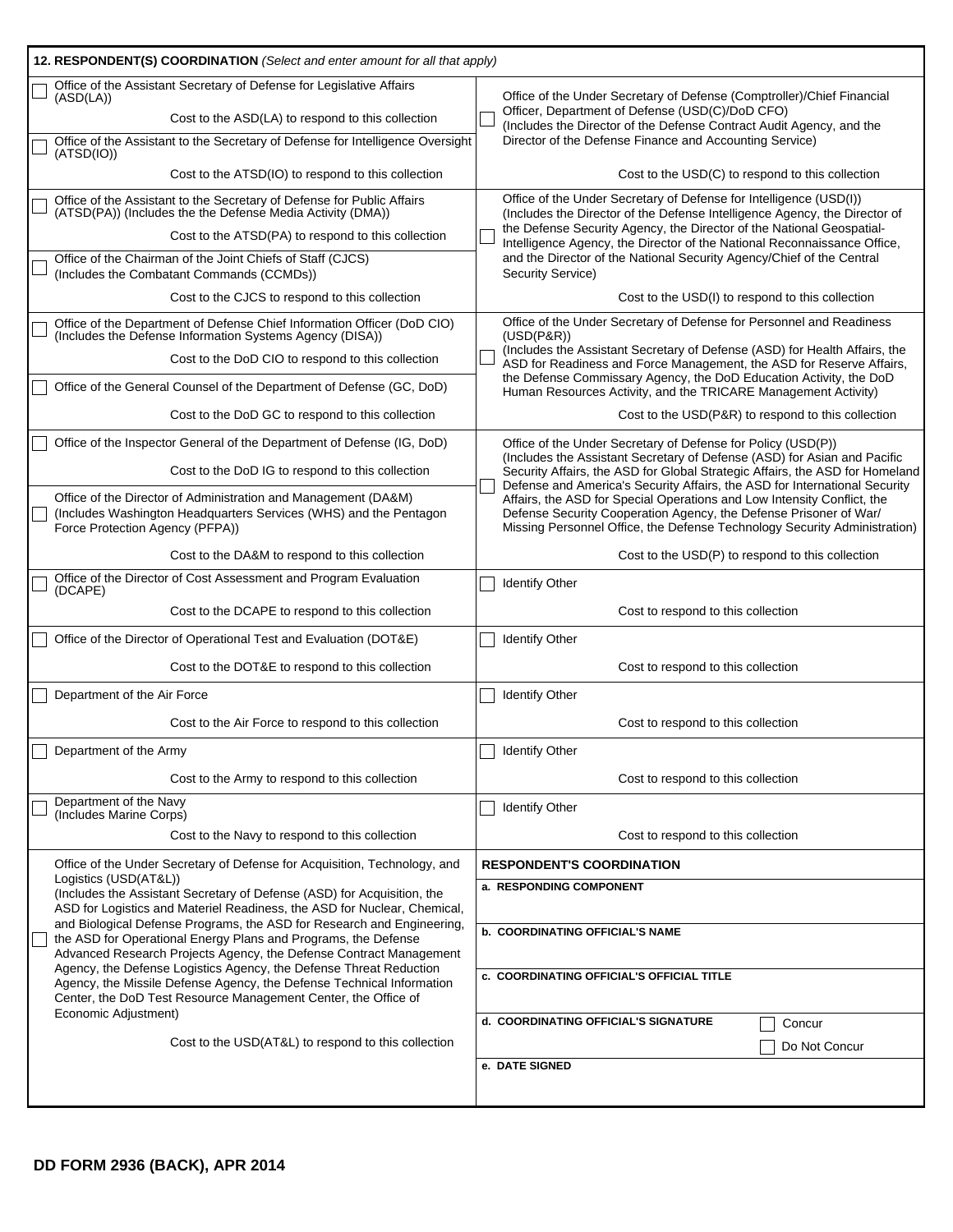| <b>INSTRUCTIONS FOR COMPLETING DD FORM 2936</b>                                                                                                                                                                                                                                                                                                                                                                                                          |                                                                                                                                                                                                                                                                                                                                                                                                                                                                                                                                                                                                                                  |  |  |  |  |  |  |  |  |
|----------------------------------------------------------------------------------------------------------------------------------------------------------------------------------------------------------------------------------------------------------------------------------------------------------------------------------------------------------------------------------------------------------------------------------------------------------|----------------------------------------------------------------------------------------------------------------------------------------------------------------------------------------------------------------------------------------------------------------------------------------------------------------------------------------------------------------------------------------------------------------------------------------------------------------------------------------------------------------------------------------------------------------------------------------------------------------------------------|--|--|--|--|--|--|--|--|
| 1. CLASSIFICATION OF COLLECTION. As stated.<br>2. DATE OF REQUEST. Enter date as a 2-digit month followed by 2-                                                                                                                                                                                                                                                                                                                                          | 5.d. RELATED INFORMATION COLLECTION(S) (If applicable).<br>List the titles and any identifying numbers (RCS, OMB control number, DD<br>Form number, etc.) for any related information collections.                                                                                                                                                                                                                                                                                                                                                                                                                               |  |  |  |  |  |  |  |  |
| digit day and 4-digit year (04/02/2012).                                                                                                                                                                                                                                                                                                                                                                                                                 | e. FORM NUMBER(S) (If applicable). Provide associated form numbers.                                                                                                                                                                                                                                                                                                                                                                                                                                                                                                                                                              |  |  |  |  |  |  |  |  |
| 3. TYPE OF REQUEST. Select one:                                                                                                                                                                                                                                                                                                                                                                                                                          | Provide temporary form numbers assigned by the DoD or Component Forms<br>Manager if the form is awaiting official approval.                                                                                                                                                                                                                                                                                                                                                                                                                                                                                                      |  |  |  |  |  |  |  |  |
| "New" - The information collection is new and a Report Control Symbol<br>(RCS) has not been assigned. Complete all sections of this form.                                                                                                                                                                                                                                                                                                                | f. TYPE OF COLLECTION INSTRUMENT(S). Select all instruments<br>that will be used to collect information and attach a copy of each as part of                                                                                                                                                                                                                                                                                                                                                                                                                                                                                     |  |  |  |  |  |  |  |  |
| "Reinstatement" - The information collection was approved previously<br>but the RCS has expired. Complete all sections of this form.                                                                                                                                                                                                                                                                                                                     | the DD Form 2936 action package. Draft copies of the instrument are<br>acceptable. Include screenshots and written descriptions for instruments that<br>cannot be attached in their original format (websites, databases, etc.). Select                                                                                                                                                                                                                                                                                                                                                                                          |  |  |  |  |  |  |  |  |
| "Revision" - The information collection has an active (not expired) RCS<br>and the requesting Component wishes to make changes to the information                                                                                                                                                                                                                                                                                                        | "Survey" for phone and interview scripts. Select "Survey" and "Website" for<br>web-based surveys. Select "Information System" for databases.                                                                                                                                                                                                                                                                                                                                                                                                                                                                                     |  |  |  |  |  |  |  |  |
| collection. For minor changes, contact the DoD Internal Information<br>Collections Officer by sending an email to dod.internal.collect@whs.mil.                                                                                                                                                                                                                                                                                                          | 6. JUSTIFICATION STATEMENT. Select one:                                                                                                                                                                                                                                                                                                                                                                                                                                                                                                                                                                                          |  |  |  |  |  |  |  |  |
| Sections 1 through 9 and 13 of this form are mandatory for revision<br>requests. Complete the remaining sections as applicable (if there is no<br>change to the collection instrument, do not complete section 11, etc.).                                                                                                                                                                                                                                | "New justification statement" - Include the new justification statement as<br>part of the DD Form 2936 action package. Microsoft Word documents or<br>PDFs are acceptable. A justification statement is a detailed description of<br>how the information will be used, by whom and the purpose. Does the                                                                                                                                                                                                                                                                                                                         |  |  |  |  |  |  |  |  |
| "Extension" - The requesting Component is requesting an extension to<br>an existing RCS that has not yet expired. There are no revisions and no<br>change in the cost of the information collection. Extensions are granted<br>for a maximum of 2 years. Do not complete sections 10, 11, and 12 of                                                                                                                                                      | information collection involve the use of technological collection techniques;<br>e.g., electronic response submission? Describe efforts made to reduce the<br>burden and cost on the respondents.                                                                                                                                                                                                                                                                                                                                                                                                                               |  |  |  |  |  |  |  |  |
| this form. Complete all other sections.                                                                                                                                                                                                                                                                                                                                                                                                                  | If the information collection is a survey, attach the package submitted to the<br>Director, Defense Manpower and Data Center (DMDC). See section 11.b.                                                                                                                                                                                                                                                                                                                                                                                                                                                                           |  |  |  |  |  |  |  |  |
| <b>4. PRESCRIBING DOCUMENTS</b><br>a. DoD ISSUANCE. Cite the existing or proposed DoD issuance                                                                                                                                                                                                                                                                                                                                                           | for more information on surveys. If the information collection is both a DoD<br>internal information collection and a DoD-public information collection,<br>attach the justification statement provided with the OMB Form 83-I.<br>"Explanation of revisions to information collection" - Provide a detailed<br>description of the revisions instead of composing a justification statement.<br>Attach as part of the DD Form 2936 action package.                                                                                                                                                                               |  |  |  |  |  |  |  |  |
| prescribing the information collection. Select "This request will be<br>coordinated with this issuance" if respondent coordination will be<br>obtained during the DoD issuance process. Do not complete section 9 of<br>this form if this request will be coordinated with a DoD issuance.                                                                                                                                                               |                                                                                                                                                                                                                                                                                                                                                                                                                                                                                                                                                                                                                                  |  |  |  |  |  |  |  |  |
| See the DoD Internal Information Collections Website<br>(http://www.dtic.mil/whs/directives/corres/intinfocollections/iic_home.html)<br>for guidance on coordinating the DD Form 2936 during the issuance                                                                                                                                                                                                                                                | "Explanation of Request for Extension" - Explain why the extension is<br>necessary. Attach as part of the DD Form 2936 action package.                                                                                                                                                                                                                                                                                                                                                                                                                                                                                           |  |  |  |  |  |  |  |  |
| coordination process.<br>b. STATUTE OR LAW. If the information collection is required by                                                                                                                                                                                                                                                                                                                                                                 | 7. REQUESTING COMPONENT ORGANIZATION NAME AND<br><b>DIRECTORATE.</b> As stated.                                                                                                                                                                                                                                                                                                                                                                                                                                                                                                                                                  |  |  |  |  |  |  |  |  |
| law, cite the law or statute (e.g., Sec. 9999 of Public Law 104-13, 10<br>United States Code 2678). Attach a copy of the document as part of the                                                                                                                                                                                                                                                                                                         | 8. ACTION OFFICER CONTACT INFORMATION. As stated.                                                                                                                                                                                                                                                                                                                                                                                                                                                                                                                                                                                |  |  |  |  |  |  |  |  |
| DD Form 2936 action package.<br>c. INTERAGENCY DOCUMENT. If the information collection is<br>prescribed by a federal agency other than DoD, provide the name of the<br>Federal agency and the prescribing regulation, directive, or other<br>document (e.g., Treasury Department Regulation XXX). Attach a copy of<br>the document as part of the DD Form 2936 action package.<br><b>d. OTHER DOCUMENTS.</b> If the information collection is prescribed | 9. REQUESTING COMPONENT OFFICIAL. Do not complete this<br>section if coordinating the information collection with the prescribing<br>issuance. Otherwise the DD Form 2936 must be signed at the Senior<br>Executive Service (SES) level (or equivalent level) at a minimum. The OSD<br>or DoD Component Head, Principal Deputy, or equivalent level must sign<br>the DD Form 2936 for collections costing the requesting DoD or OSD<br>Component more than \$500,000. The requesting Component official must<br>sign the DD Form 2936 before the DD Form 2936 is submitted to<br>coordination (sections 11 and 12 of this form). |  |  |  |  |  |  |  |  |
| by a DoD document other than a DoD issuance or by a non-DoD<br>document, provide the title of the document (e.g., Congressional requests<br>not incorporated in Federal statutes and requests from State<br>Governments). Attach a copy of the document as part of the DD Form<br>2936 action package.                                                                                                                                                   | 10. ESTIMATED COST OF INFORMATION COLLECTION. Each<br>request for approval must include an assessment of the projected cost of the<br>collection using DoD-approved cost guidance methodology. All requests for<br>approval should begin on the DoD Cost Guidance Website at https://www.<br>cape.osd.mil/CostGuidance/.                                                                                                                                                                                                                                                                                                         |  |  |  |  |  |  |  |  |

## **5. INFORMATION COLLECTION DATA**

**a. TITLE OF INFORMATION COLLECTION**. Provide the title of the information collection as it appears in the prescribing issuance or other prescribing document. Avoid using the year in the title of an information collection if possible.

**b. EXISTING RCS/OMB CONTROL NUMBER** (If applicable). Provide the existing/previous RCS or Office of Management and Budget (OMB) control number associated with the information collection.

**c. FREQUENCY OF COLLECTION** (Select all that apply). As stated.

## **a. REFERENCE ID NUMBER.** If initiating the DD Form 2936 process from the DoD Cost Guidance Website, the cost guidance reference identification (ID) number is automatically applied to the DD Form 2936 after cost is estimated using the DoD Cost Guidance Website.

**b. FISCAL YEAR.** If initiating the DD Form 2936 process from the DoD Cost Guidance Website, the fiscal year is automatically applied to the DD Form 2936 after cost is estimated using the DoD Cost Guidance Website. Cost estimates are projected for the first fiscal in which the information will be collected.